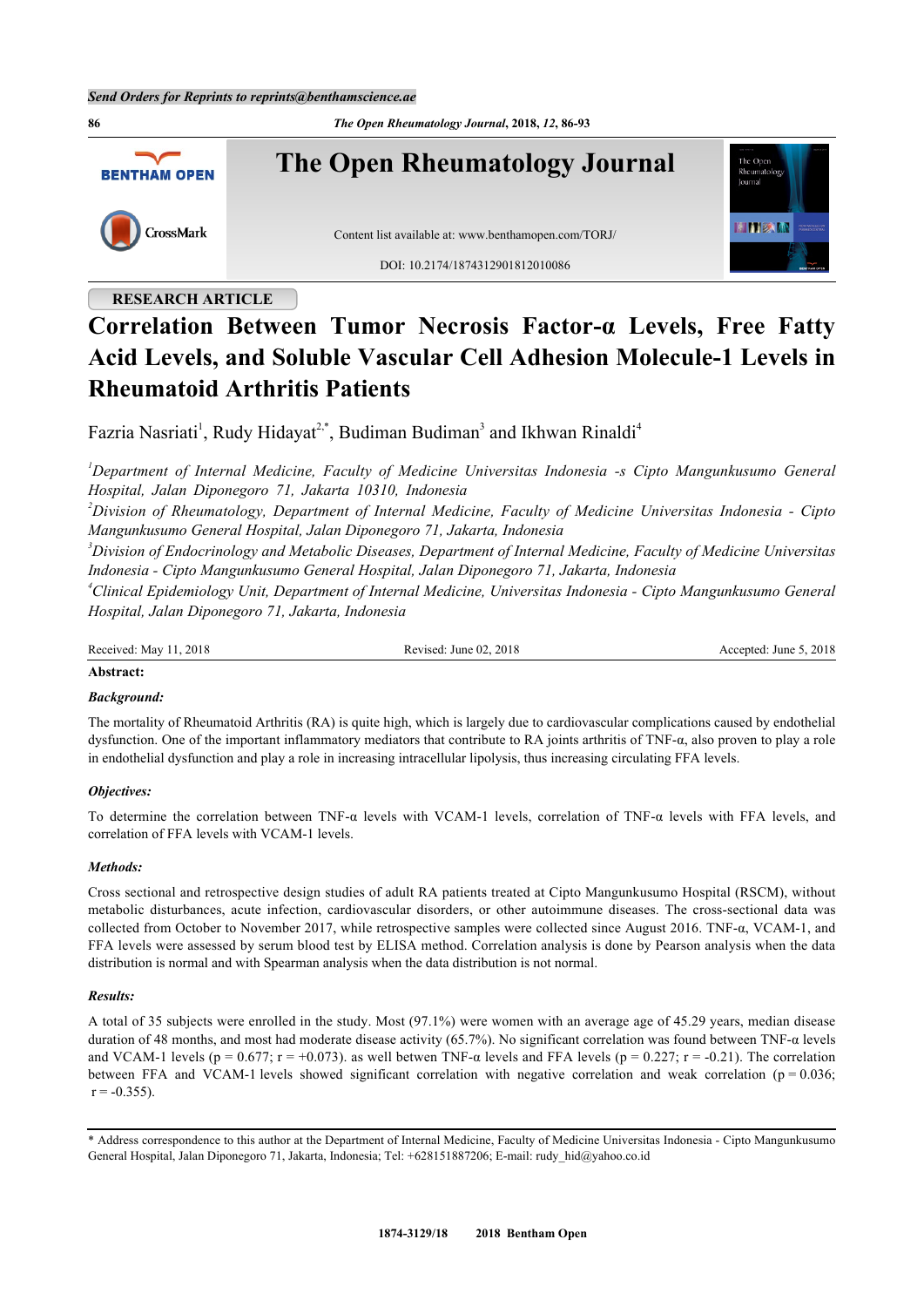#### *Conclusions:*

(1) There was no correlation between TNF-α levels and VCAM-1 levels in RA patients; (2) There was no correlation between TNF-α levels and FFA levels in RA patients; (3) There was a negative correlation between FFA levels and VCAM-1 levels in RA patients.

**Keywords:** Tumor Necrosis Factor-α, Free Fatty Acids, Vascular Cell Adhesion Molecule-1, Rheumatoid Arthritis, SLE, ELISA, SLE, FFA.

# **1. INTRODUCTION**

Rheumatoid Arthritis (RA) is one of the chronic autoimmune diseases with an estimated prevalence of 1 to 2 percent of the total population in the world [\[1](#page-6-0)]. The mortality of the disease is quite high, which is largely due to earlier cardiovascular complications[[2](#page-6-1)] Cardiovascular risk is mainly due to the atherosclerosis process initiated by endothelial dysfunction and recorded 2 times greater in RA patients than in the general population [\[3](#page-6-2), [4\]](#page-6-3). Endothelial dysfunction itself is a process that involves various factors, such as genetic, traditional cardiovascular risk factors, and systemic inflammation [[3\]](#page-6-2).

Del Rincon *et al.* in his prospective study of 236 RA patients over 8 years, reported that the cardiovascular risk in RA patients was 3.96 times compared to controls (95% CI 1.86-8.43). After being adjusted for traditional risk factors, this relative risk only decreased into 3.17 times compared to controls (RR 3.17 [95% CI 1.33-6.36]). The differences of RR obtained in this study showed that traditional risk factors are not the most important factor in cardiovascular events in RA patients, but other mechanisms may involved in the pathogenesis of RA disease itself, *i.e.* systemic inflammation [\[5](#page-7-0)].

Systemic inflammation that occurs in RA patients involves various pro inflammatory mediators, especially Tumor Necrosis Factor-α (TNF-α) [[3](#page-6-2)] The role of TNF-α against endothelial dysfunction is evidenced by an experimental study conducted by Goodwin *et al.* (2007) on endothelial aortic cell cultures, where TNF-α lowered nitric oxide (NO) production by endothelial cells [\[6\]](#page-7-1). The effects of TNF-α on endothelial dysfunction and cardiovascular events in RA patients were then demonstrated in a study by Rho *et al.* which found a significant association between TNF-α (OR = 1.49, 95% CI (1.16-1.90)) with coronary calcium levels [[7\]](#page-7-2). Meanwhile, the direct effect of TNF-α on endothelial dysfunction markers in RA patients was showed by Foster *et al.* (2009), where there was a strong correlation between TNF- $\alpha$  and VCAM (r = 0.322, P = 0.009) [[8\]](#page-7-3).

TNF-α is also one of the cytokines that have the ability to regulate various biological processes such as energy metabolism[[9](#page-7-4)]. Study of Kawakami *et al.* (1987) demonstrated the decreased of lipopolysaccharide activity and increased of intracellular lipolysis of rat adipocyte tissue after administration of recombinant TNF-α, thus increasing circulating FFA levels [[10\]](#page-7-5). Zhang *et al.* in his experimental study concluded that TNF-α was shown to stimulate lipolysis in human healthy adipocyte tissue [\[11](#page-7-6)]

The role of FFA to endothelial function in RA patients is not known, but in a study by Ormseth *et al.* (2013) on Systemic Lupus Erythematosus (SLE) patients, there was an association between FFA and endothelial activation markers *i.e.* E-selectin ( $r = 0.33$ ,  $P = 0.001$ ) and ICAM-1 ( $r = 0.35$ ,  $P \le 0.001$ ), but there is no correlation with sVCAM-1 [[12\]](#page-7-7).

These theories then raise the question of whether the process of endothelial dysfunction and atherosclerosis in RA patients can occur through TNF- $\alpha$  stimulation mechanisms against lipolysis.

### **2. METHODS**

This research was a cross sectional design research conducted at Rheumatology Clinic, Cipto Mangunkusumo Hospital from October 8<sup>th</sup> 2017 until November 15<sup>th</sup> 2017. The subjects involved are rheumatoid arthritis patients who seek treatment at Rheumatology Clinic, Department of Internal Medicine and met the inclusion criterias: 1. Patients who have been diagnosed rheumatoid arthritis according to ACR / EULAR 2010 criteria. 2. Age  $\geq$  18 years. 3. Willing to be included in research and sign the informed consent form as research subject.

Patients with acute infection, diabetes mellitus, hypertension, dyslipidemia or obesity, suffer from cardiovascular disorders, such as coronary heart disease, heart failure, arrhythmia, or other vascular problems, such as stroke; has a smoking habit or previous smoking history; suffer from other autoimmune diseases besides rheumatoid arthritis; suffer from osteoarthritis accompanied by genus effusion; were in exclusion of this study. Subjects who met the inclusion criteria were chosen consecutively as many as 35 people according to the large sample calculation using the reference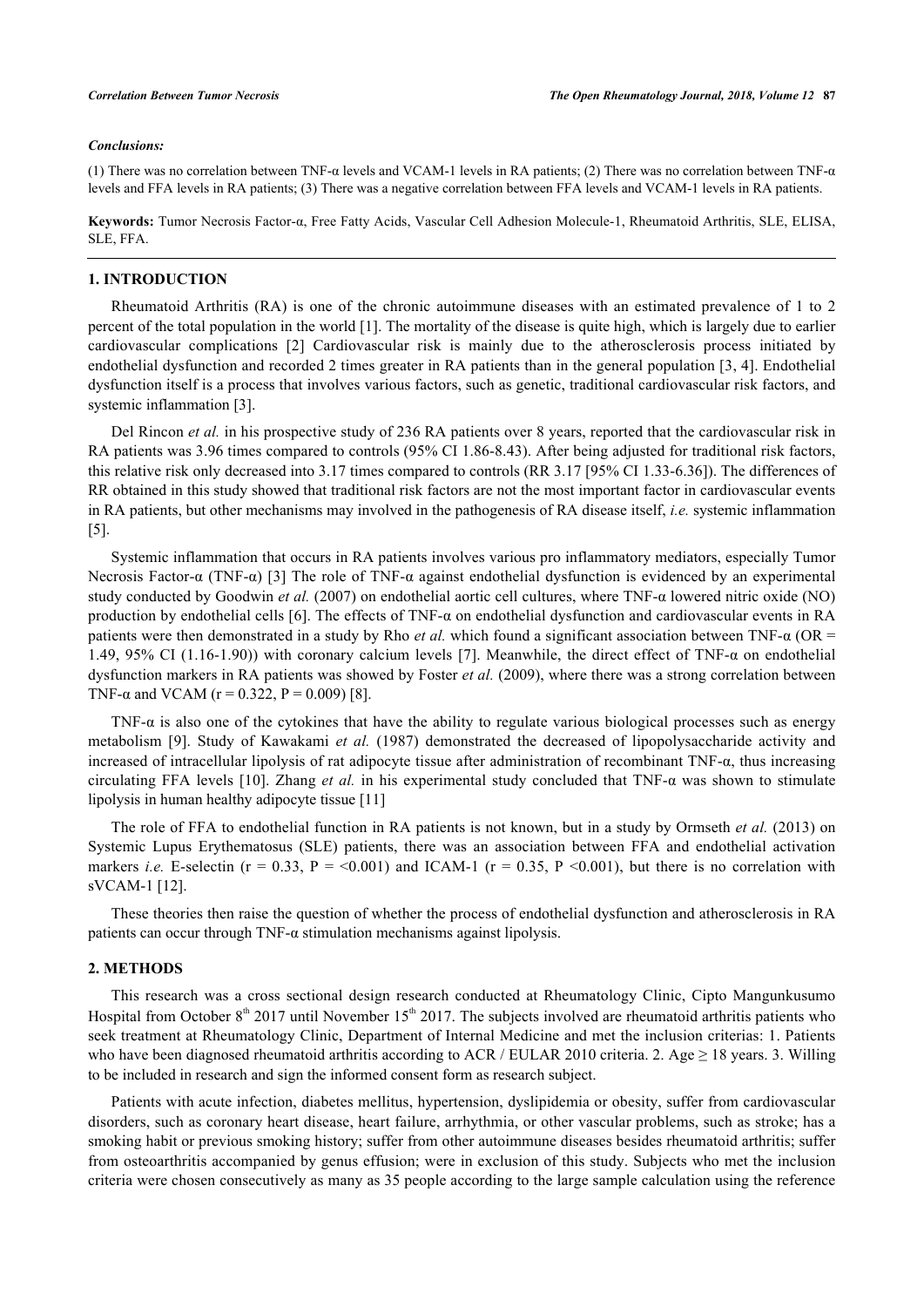correlation coefficient from Klimiuk *et al.* [[13\]](#page-7-8). The subjects then underwent serum sampling for laboratory tests of TNF-α, FFA, and sVCAM-1 levels. TNF-α examination was performed using the Quantikine ELISA (Human TNF-α Immunoassay) kit from R & D Systems Incorporate Minneapolis, Minnesota, USA. VCAM-1 examination was performed using the ELISA Quanticine kit (Human sVCAM-1 / CD106 Immunoassay) from R & D Systems Incorporate Minneapolis, Minnesota, USA. While the FFA examination as performed using the kit Free Fatty Acid Quantification Colorimetric / Fluorometric from BioVision Incorporate Milpitas, California, USA.

The data was correlated using Pearson analysis, or alternatively Spearman analysis. [\[14](#page-7-9), [15](#page-7-10)].

The sudy had been approved by the committee of the Medical Research Ethics of the Faculty of Medicine, Universitas Indonesia.

# **3. RESULTS**

# **3.1. Basic Characteristics**

Most of the subjects of this study were women (97.1%) with an average age of 45.29 years. Most patients had moderate disease activity (65.7%). The full characteristics of the subject are shown in Table **[1](#page-2-0)**. Subject characteristics based on levels of inflammatory mediator and adhesion molecule are shown in Table **[2](#page-2-1)**.

#### <span id="page-2-0"></span>**Table 1. Demographic characteristic of the study.**

| Variable                                      |  |  |  |  |  |
|-----------------------------------------------|--|--|--|--|--|
| <b>Sex</b>                                    |  |  |  |  |  |
| Male                                          |  |  |  |  |  |
| Female                                        |  |  |  |  |  |
| Age (years)                                   |  |  |  |  |  |
| (mean, SD)                                    |  |  |  |  |  |
| Duration of illness (months), median(min-max) |  |  |  |  |  |
| <b>Treatment</b>                              |  |  |  |  |  |
| $MTX$ , n $(%)$                               |  |  |  |  |  |
| $MTX + steroid, n$ (%)                        |  |  |  |  |  |
| <b>ESR</b>                                    |  |  |  |  |  |
| <b>DAS28ESR Score</b>                         |  |  |  |  |  |
| Median (min-max)                              |  |  |  |  |  |
| Remission, $n$ (%)                            |  |  |  |  |  |
| Low, $n$ $(\%)$                               |  |  |  |  |  |
| Moderate, n (%)                               |  |  |  |  |  |
| High, $n$ $(\%)$                              |  |  |  |  |  |

<span id="page-2-1"></span>

|  |  | Table 2. Subject characteristics based on levels of inflammatory mediator and adhesion molecule. |  |  |
|--|--|--------------------------------------------------------------------------------------------------|--|--|
|  |  |                                                                                                  |  |  |

| <i>Variable</i>                | Level                          |  |  |  |
|--------------------------------|--------------------------------|--|--|--|
| $TNF-\alpha$ (pg/ml), mean(SD) | 6,95 $(\pm 1, 65)$ pg/ml       |  |  |  |
| $FFA$ (pg/ml), mean(SD)        | $0.051$ ( $\pm 0.027$ ) pg/m   |  |  |  |
| $sVCAM-1(pg/ml)$ , mean(SD)    | $1609,96 \ (\pm 171,70)$ pg/ml |  |  |  |

# **3.2. Correlation Between TNF-α Level and sVCAM-1 Level in Rheumatoid Arthritis**

<span id="page-2-2"></span>The result of bivariate test on the correlation between TNF- $\alpha$  and sVCAM-1 levels with Pearson correlation test showed that  $r = 0.073$  ( $p = 0.677$ ) (Fig. [1](#page-2-2)).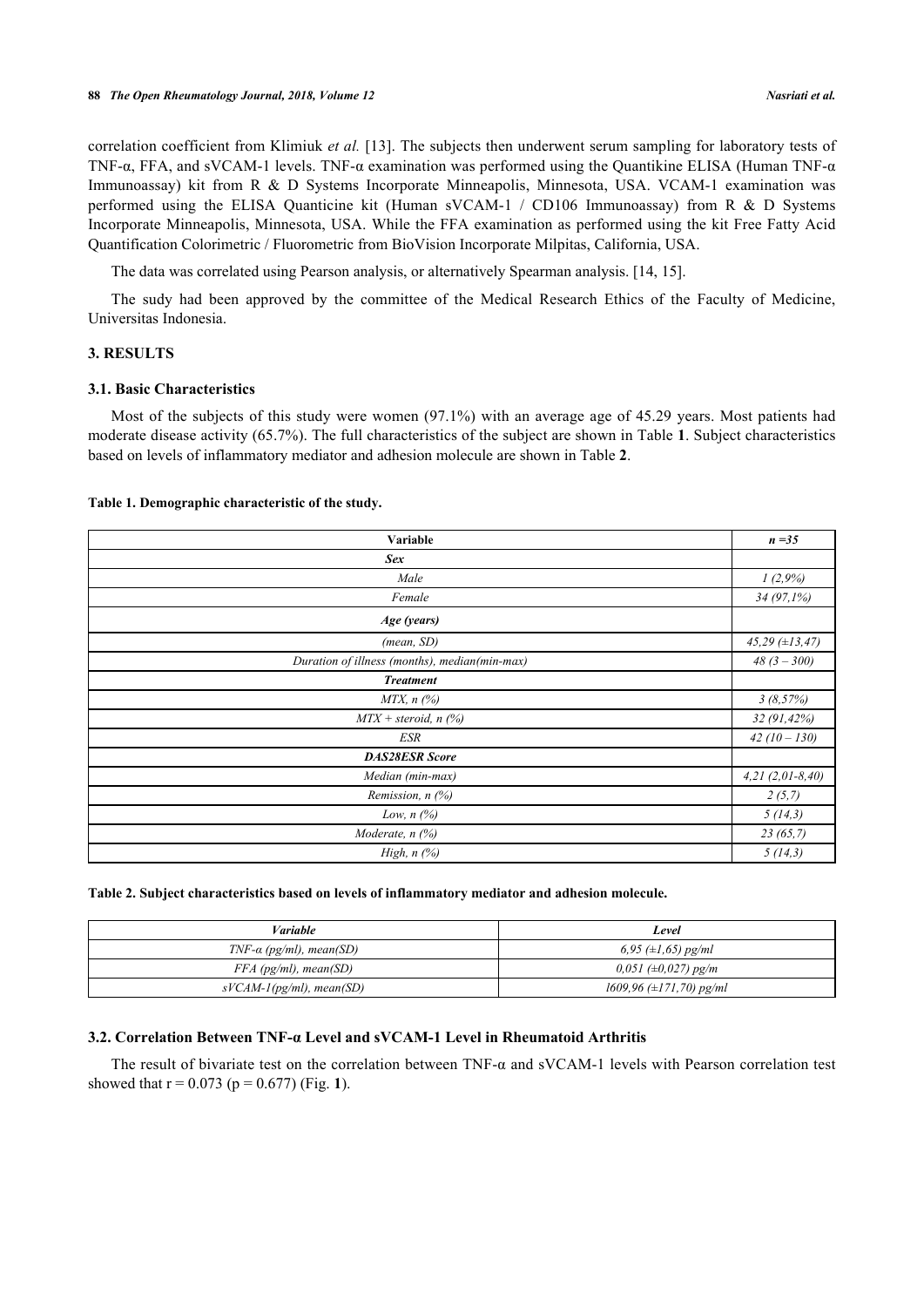

**Fig. (1).** Scatter plot of correlation between TNF-α level and sVCAM-1 level in Rheumatoid Arthritis.

Based on these results, there appears to be no correlation between  $TNF-\alpha$  levels and sVCAM-1 levels.

#### **3.3. Correlation between FFA Level and sVCAM-1 Level in Rheumatoid Arthritis**

<span id="page-3-0"></span>The bivariate analysis test to assess the correlation between the FFA and sVCAM-1 variables was performed by Pearson test and shown in Fig. (**[2](#page-3-0)**).



**Fig. (2).** Scatter Plot of Correlation between FFA level and sVCAM-1 level in Rheumatoid Arthritis.

The correlation between the FFA and sVCAM-1 variables as illustrated in Fig. (**[2](#page-3-0)**) shows a significant correlation with the direction of negative correlation and weak correlation strength.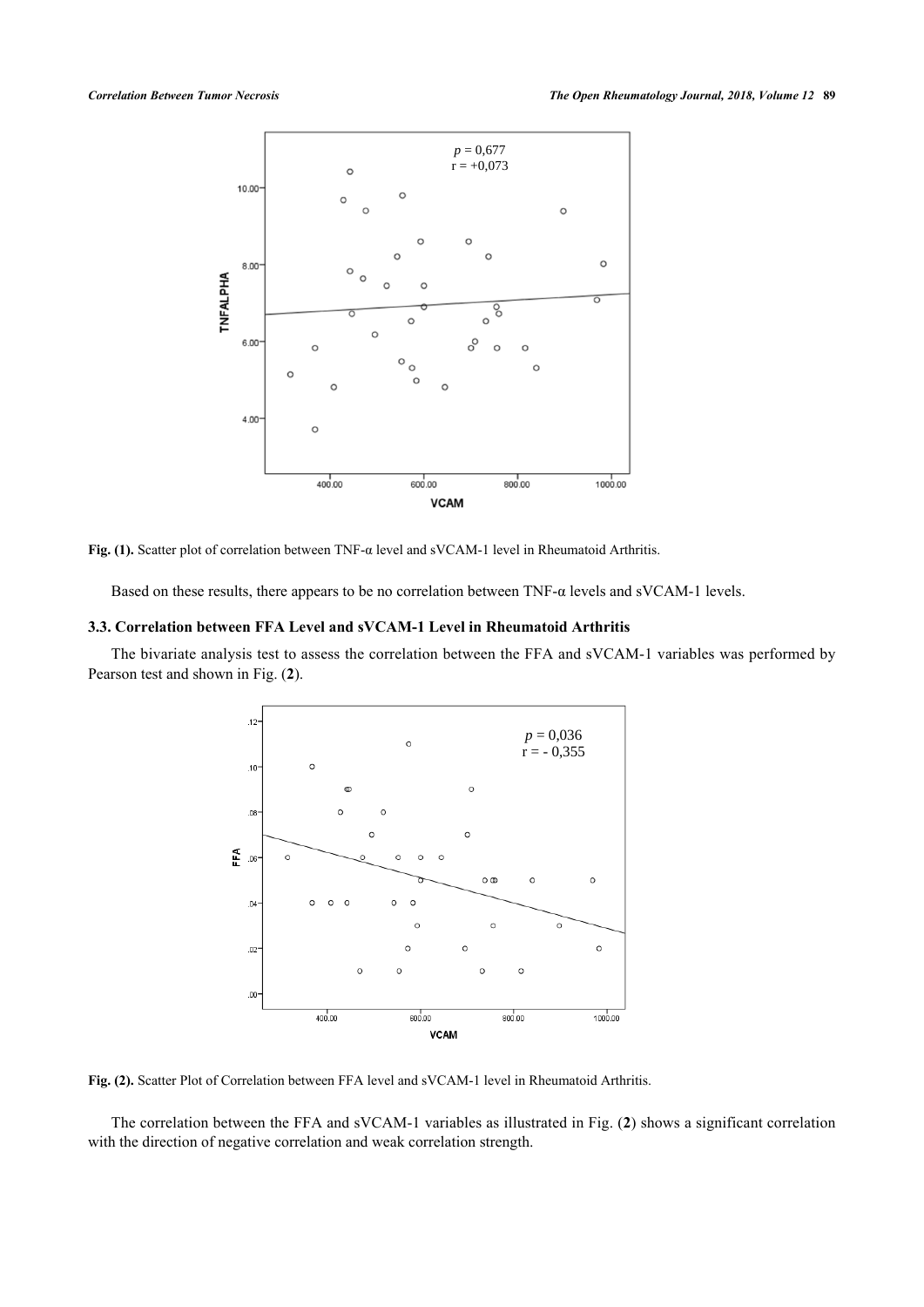#### **3.4. Correlation Between TNF-α Level and FFA Level in Rheumatoid Arthritis**

<span id="page-4-0"></span>The bivariate analysis test to assess the correlation between the TNF- $\alpha$  and FFA variables was performed by Pearson test and shown in Fig. (**[3](#page-4-0)**).





Fig. (**[3](#page-4-0)**) shows the correlation between and FFA with negative direction and weak correlation strength but these results show a non-significant relationship.

# **4. DISCUSSION**

#### **4.1. Characteristics of Subjects**

The majority of the subjects in this study were women (97.1%), which shows the ratio of female and male of this study is 40:1. This result was clearly different from those mentioned in many literatures, where RA ratio in the population among female is compared to male of 3:1 [\[16](#page-7-11)].

The average age of this research was 45.29 years. This average corresponds to the existing literature, which states that RA peak incidence occurs between the fourth and fifth decades[\[17](#page-7-12)]. The Foster *et al.* study showed a slightly different case, where the median age of the subject was 58.5 years [\[8](#page-7-3)].

All subjects in this study used MTX therapy, with or without steroids. The average dose of steroids used by the study population was 8 mg per day metilprednisolone. This therapy is in line with the EULAR recommendation that recommends MTX treatment as first-line therapy in RA[\[18](#page-7-13)].

#### **4.2. TNF-α Level, sVCAM-1 Level, and FFA Level in Rheumatoid Arthritis Patients**

The mean of TNF- $\alpha$  level in this study was 6.95 ( $\pm$  1.65 pg / ml). The Foster *et al.* study conducted a study assessing levels of inflammatory mediators in RA patients with metabolic risk factors and obtained TNF-α levels of 5.9 (0-47.5) pg / ml.

In addition to TNF-α levels, differences were also found in sVCAM-1 levels. The mean of sVCAM-1 concentration in this research was 609.96 ( $\pm$ 171.70) pg / ml. In the Foster study, obtained sVCAM-1 levels in the RA patient group of 439 (196-553) pg / ml [[8\]](#page-7-3).

Other parameters assessed in the Foster study were the levels of the ESR, which obtained a median of 23 (8-50) mm/hour [\[8\]](#page-7-3). This result was much different from that obtained in this study that the median of 42 (10 - 130). mm/hour Based on the differences in these levels, our study showed a higher degree of inflammation and disease activity than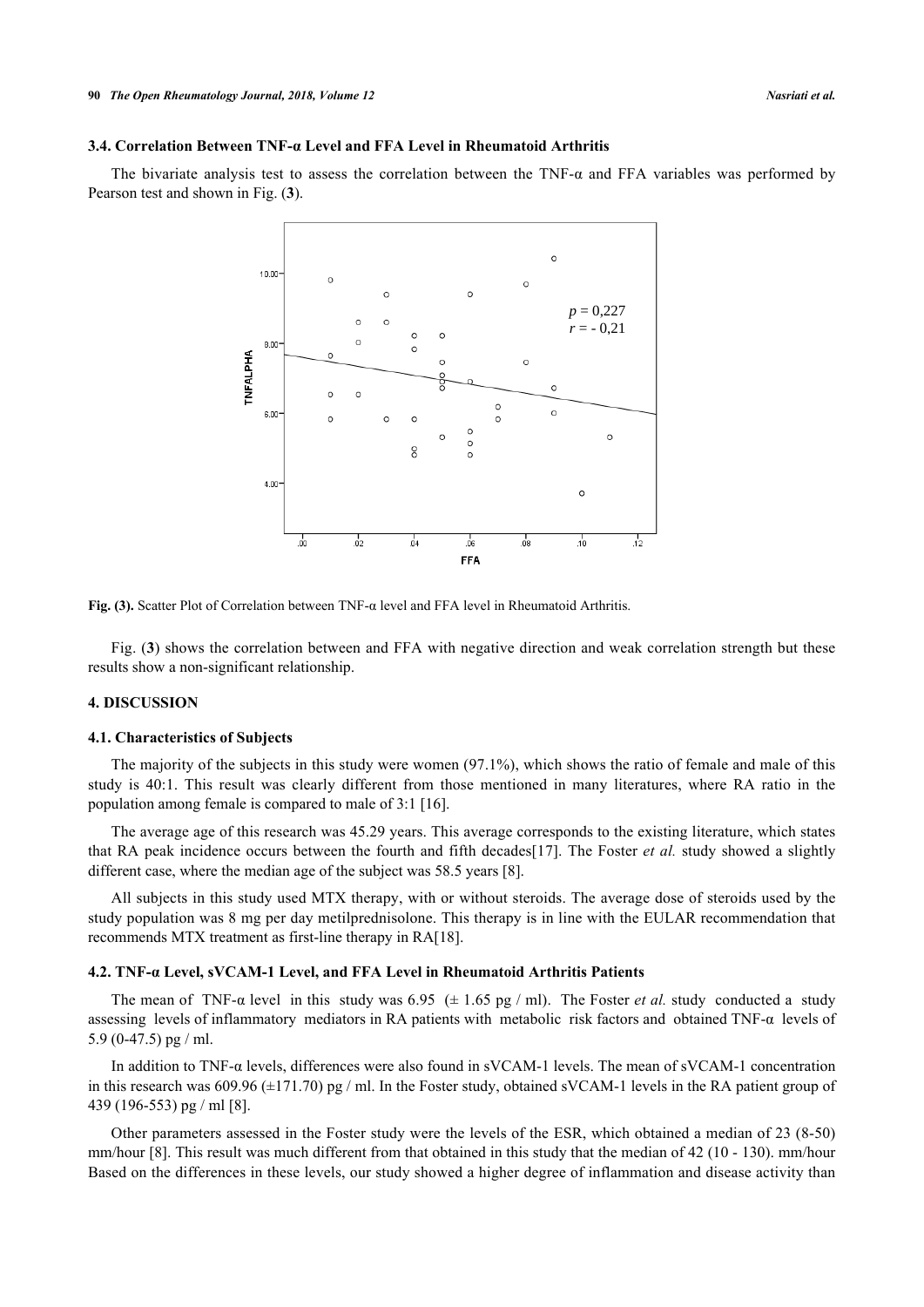Foster's study.

The degree of disease activity was likely to be the cause of higher levels of TNF- $\alpha$  and sVCAM-1 levels in this study than the Foster's study. In addition, other factors that may also play a role was the treatment used by the subject of the research. In the Foster's study the majority of subjects (87%) used anti-TNF- $\alpha$  therapy, while in this study all patients only used MTX without any biologic agents [[13\]](#page-7-8).

In addition to therapeutic factors, patient compliance rates in treatment as well as duration of treatment were also factors that can not be excluded. In this study, the duration of illness was shorter with median 48 (3-300) months, while Foster's study showed a longer time of median of 10.7 years. This is related to the control of the disease which is thought to be better in the Foster's research subject.

The FFA concentration in this study was obtained a mean of 0.051 (±0.027 pg / ml), where the mean was equivalent to 2 x 10<sup>-9</sup> mmol / l ( $\pm$ 9.59 x 10<sup>-11</sup> mmol / l). In the Ormseth study, FFA levels were obtained with a median of 0.56 mmol / L (0.383-0.748 mmol / L) [[12\]](#page-7-7).

Ormseth's study obtained an elevation of FFA serum in RA patients with metabolic syndrome (0.62 mmol / L [0.44-0.80]) compared with subjects without metabolic syndrome (0.54 mmol / L [0.37-0.69]) [[12\]](#page-7-7). This result showed the role of metabolic disturbance factors as one of the factors affecting serum FFA levels. This is also thought to be the cause of low levels of FFA in this study, where there was no metabolic disorders in the study subjects.

#### **4.3. Correlation Between TNF-α Level and sVCAM-1 Level in Rheumatoid Arthritis**

The result of Pearson correlation test between TNF-α and sVCAM-1 levels was found to be a non-significant correlation. These results differ from those obtained in the Foster *et al*. study, wherein the correlation between TNF-α levels and sVCAM-1 levels showed significant results [[8\]](#page-7-3).

In the Foster's study there was no exclusion of traditional cardiovascular risk factors such as DM, hypertension, smoking, obesity and dyslipidemia. Diabetes mellitus as well as other metabolic disorders can increase FFA levels thus affecting inflammation and oxidative stress in endothelium [[18\]](#page-7-13).

Among the types of FFA, Saturated Fatty Acid (SFA) has an important role in cardiovascular events (pro inflammation), while Unsaturated Fatty Acid (UFA) is more protective (anti-inflammatory) [[18\]](#page-7-13). Study by Platat *et al.* demonstrated that compared adults with overweight, normal-weight adults were shown to have higher UFA levels  $(p \le 0.001)$  and lower SFA  $(p \le 0.001)$  [[19\]](#page-7-14). The controlled metabolic risk factor in this study was also thought to be related to a better lipid profile, in which the fraction UFA was more dominant in this research subject. The effect of UFA as anti-inflammatory occurs through the mechanism of inhibition of the NF-kB pathway, where TNF-α-stimulated sVCAM-1 expression is proven to occur through transcription and protein translation, involving multiple pathways, one of which is the NF-kB [[20,](#page-7-15) [21](#page-7-16)]. In addition, MTX is also thought to be another factor contributing to the inhibition of the NF-kB pathway, which, in an experimental study by Majumdar *et al.*, it was proved that there were inhibition of NF-kB pathway after administration of MTX 10μΜ and incubation for 60-120 min [[22\]](#page-7-17).

#### **4.4. Correlation Between FFA Level and sVCAM-1 Level in Rheumatoid Arthritis**

There was a significant correlation with the direction of negative correlation and weak correlation strength between FFA and sVCAM-1. Negative correlation means the higher the FFA level, the lower the sVCAM-1 level.The negative correlation in this study was allegedly influenced by the anti-inflammatory effect possessed by FFA, precisely the UFA fraction. In the study of Carluccio *et al.* oleic acid, one type of UFA, was shown to decrease sVCAM-1 expression by more than 40% after incubation for 72 hours on HUVEC media. From this study, it was thought that the effect of inhibition on the expression of adhesion molecules by oleates occurs through the mechanism of inhibition of Nuclear factor-kappa B (NF-kB) pathway [[23\]](#page-7-18).

The above points show another effect possessed by FFA aside from being a pro inflammatory compound, *vice versa*, as anti-inflammatory. The dominantly anti-inflammatory FFA fraction that present in this study is thought to be one of the causes of the negative correlation found in this study.

#### **4.5. Correlation Between TNF-α Level and FFA Level in Rheumatoid Arthritis**

Pearson correlation test results in this study showed no correlation between levels of TNF- $\alpha$  and FFA. The results were similar to the one that obtained in the Ormseth *et al.* (2013) study, in which the study also found no correlation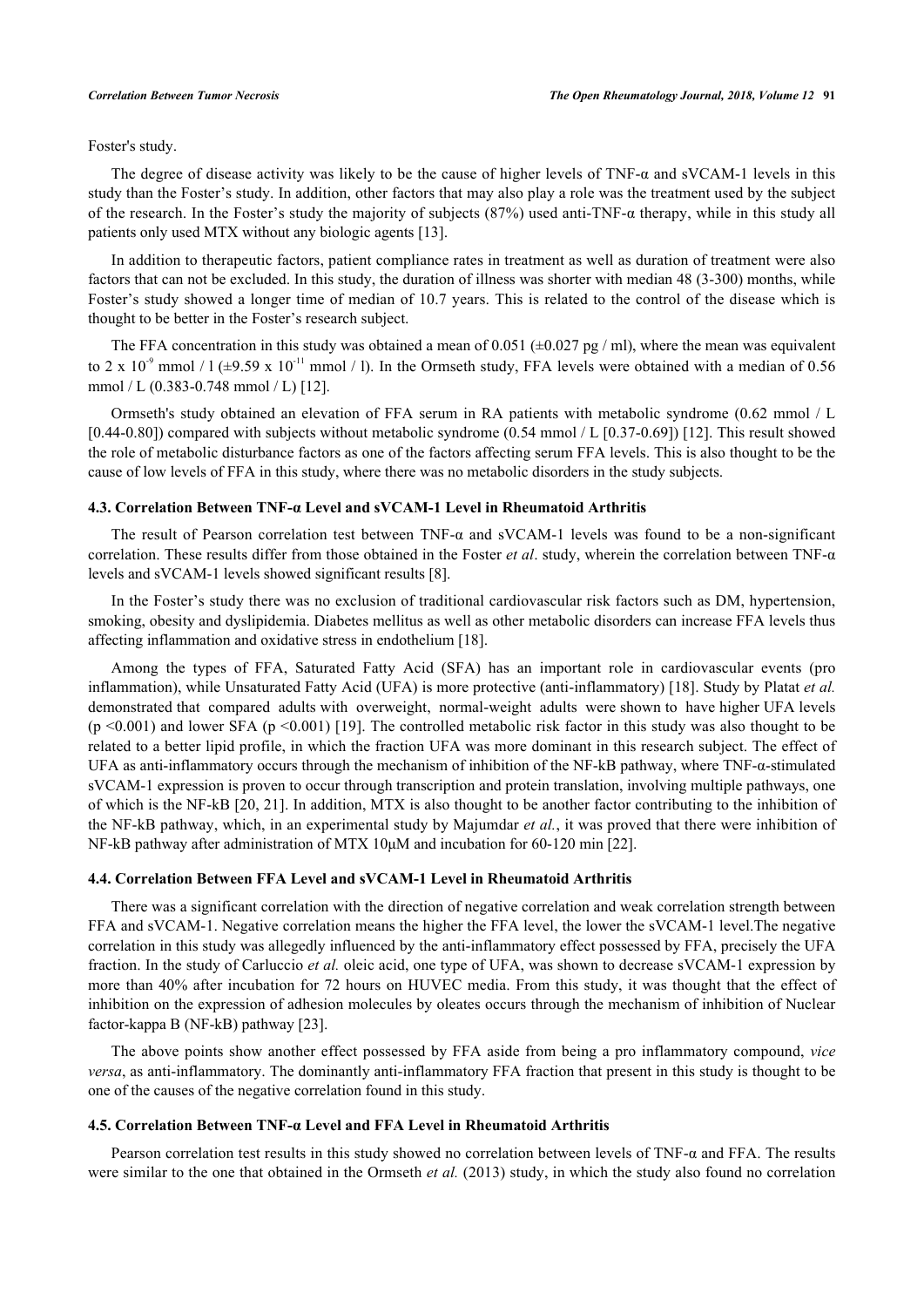between TNF- $\alpha$  and FFA levels (r = -0.002, p = 0.98) [[12\]](#page-7-7). However, this was not compatible with the clinical evidence described earlier in this paper, which has shown the increased of intracellular lipolysis of mouse adipocyte tissue after the administration of recombinant TNF- $α$ , thus increasing circulating FFA levels [[10\]](#page-7-5).

In Ormseth's study the results were thought to caused by chronic exposure to inflammatory cytokines that are likely to alter lypolytic activity, thereby impacting the effects of TNF- $\alpha$  stimulation on FFA and negative correlations between them. [\[12\]](#page-7-7). In addition, another possible underlying reason for the absence of a correlation between TNF- $\alpha$  and FFA is the anti-inflammatory properties of the dominant FFA fraction in the subject, so that the FFA examination method could not be generalized and should be done separately according to the specific fractions to meet the desired effect.

#### **4.6. Strengths and Limitations**

The strenght of this study is one of the studies in Indonesia that assessed the correlation between TNF-α levels, FFA levels, and sVCAM-1 levels in rheumatoid arthritis patients by excluding risk factors for metabolic disorders. The main limitation of this research is the cross sectional design in this study which cannot explain the causal relationship between the variables assessed.

#### **CONCLUSION**

In conclusion, our study showed that there was a negative correlation between FFA levels and sVCAM-1 levels in RA patients. It may indicate another effect possessed by FFA that is protective against endothelial dysfunction. However, research is needed with better designs that can prove the cause-and-effect relationship. Besides, the examination of FFA should be done specificallyby means of a device capable of indicating specific types or fractions of FFA present in the sample, in order to demonstrate the specific effects posed by those fractions.

# **ETHICS APPROVAL AND CONSENT TO PARTICIPATE**

The study had been correlated approved by the committee of the medical Research Ethics of the Faculty of Medicine, Universitas Indonesia.

### **HUMAN AND ANIMAL RIGHTS**

No Animals were used in this research. All human research procedures followed were in accordance with the ethical standards of the committee responsible for human experimentation (institutional and national), and with the Helsinki Declaration of 1975, as revised in 2013.

# **CONSENT FOR PUBLICATION**

A written informed consent was taken from the patients when they were enrolled.

### **CONFLICT OF INTEREST**

The authors declare no conflict of interest, financial or otherwise.

#### **ACKNOWLEDGEMENTS**

We thank all internal medicine residents and staffs at RS Cipto Mangunkusumo who fully supported this study. This research received no specific grant from any funding agency in the public, commercial, or not-for-profit sector.

#### **REFERENCES**

- <span id="page-6-0"></span>[1] Gibofsky A. Overview of epidemiology, pathophysiology, and diagnosis of rheumatoid arthritis. Am J Manag Care 2012; 18(13)(Suppl.): S295-302. [PMID: [23327517\]](http://www.ncbi.nlm.nih.gov/pubmed/23327517)
- <span id="page-6-1"></span>[2] Lévy L, Fautrel B, Barnetche T, Schaeverbeke T. Incidence and risk of fatal myocardial infarction and stroke events in rheumatoid arthritis patients. A systematic review of the literature. Clin Exp Rheumatol 2008; 26(4): 673-9. [PMID: [18799105\]](http://www.ncbi.nlm.nih.gov/pubmed/18799105)
- <span id="page-6-2"></span>[3] Totoson P, Maguin-Gaté K, Nappey M, Wendling D, Demougeot C. Endothelial dysfunction in rheumatoid arthritis: Mechanistic insights and correlation with circulating markers of systemic inflammation. PLoS One 2016; 11(1): e0146744. [\[http://dx.doi.org/10.1371/journal.pone.0146744](http://dx.doi.org/10.1371/journal.pone.0146744)] [PMID: [26761790\]](http://www.ncbi.nlm.nih.gov/pubmed/26761790)
- <span id="page-6-3"></span>[4] Cavagna L, Boffini N, Cagnotto G, Inverardi F, Grosso V, Caporali R. Atherosclerosis and rheumatoid arthritis: More than a simple association. Hindawi publishing corporation mediators of inflammation vol 2012; pp. 1-8.